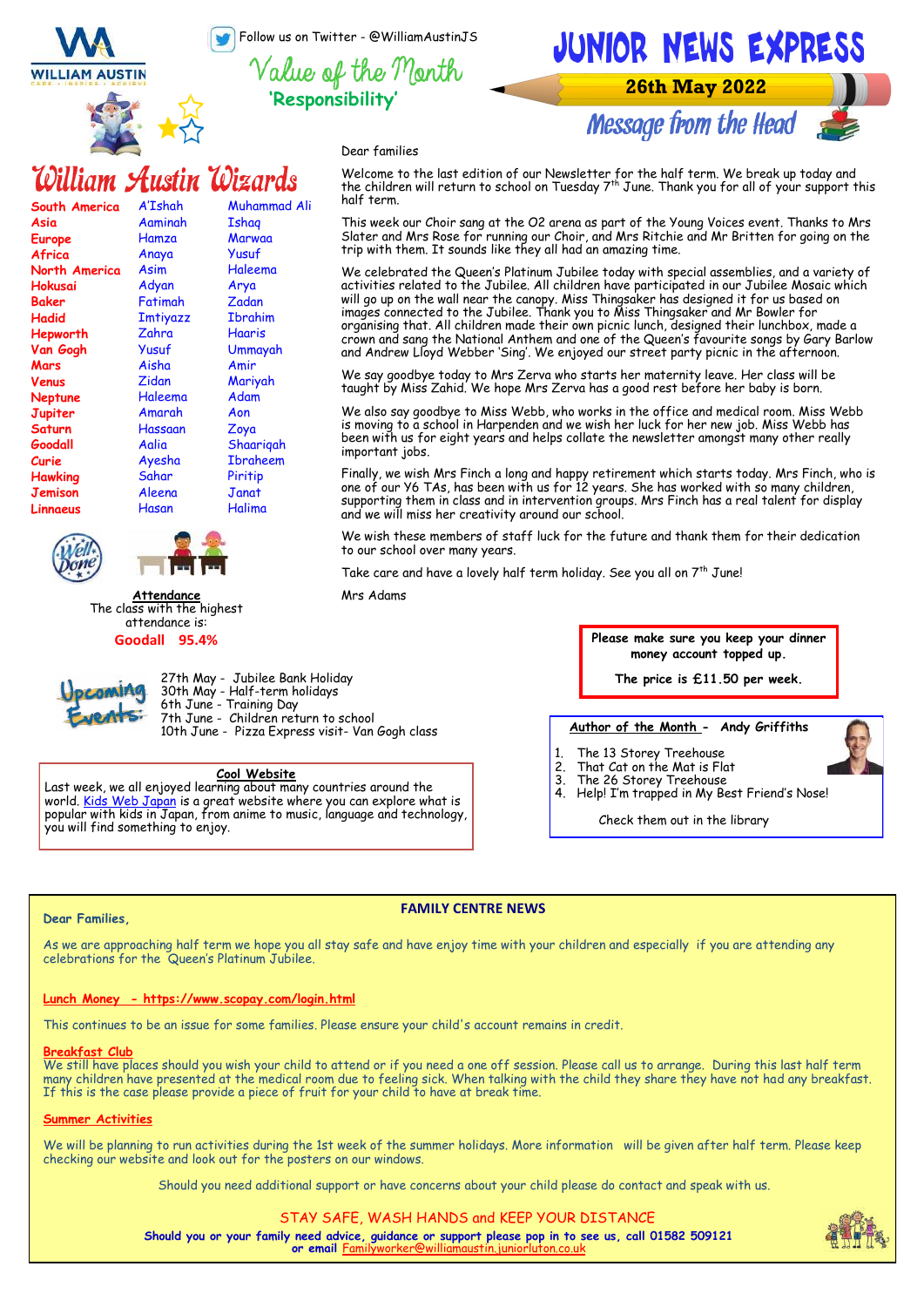## Take a look at this week's **WOW Work!**

Tooley, 10th May To write an explanation fuel

 $\frac{1}{2}$  and  $\frac{1}{2}$  and  $\frac{1}{2}$ 

John Ro object gram spec<br>maternit] collided

 $L_0$  on  $L_0$  and  $L_0$ 

 $\frac{b-a_1}{b_1}$  $\begin{array}{c} a^t \\ b^t \\ \end{array}$  $\hat{\mathcal{L}}$  $\frac{6}{14}$   $\frac{1}{14}$ 

*Taha (Mars)*

 $per$   $h$ 

hazard is that

the hazard is that someone is stimmed<br>but they are not allocal.<br>To ad neposually, could call a liggued

The hand is that graph are three<br>for doe to the gireworks to out repossibly,<br>could tell them to stip back.

The hazad is that the day could try to

chee goes<br>To get responsibly, I would take a wider<br>poth that who gest.

The harad is that the extention is

raged a view we come on the

exad is But is he lights the did his<br>3 world get Gappe is<br>1 manually, I would tell him to stip.<br>hulp hisp:

To undertaint has to ad responsibly



*Aiza (South America)*



*Raheem (Goodall)*

#### **Young Voices**

semente is summig<br>t allocal

On Monday went on a coach trip to London to sing at the incredible O2. It was amazing to see Beatboxing collective live and it was a cool to see urban strides dance to the rhythm we were singing. We also got to see MC Grammar and Natalie Williams sing and rap, they were awesome!

The concert was amazing we sang all of the songs we have learnt in choir, the Muppet song, Power in me. Mambo italiano, Lion King, O Fortuna and our favourite song Pop Melody. I also loved looking at the flashing lights all around the O2 as part of the show. I hope the audience was very pleased with our singing as we worked very hard!

We were tired at the end and we slept on the coach but it was worth it!

*Ibrahim (Hokusai)*

The harack the haracters

*Mahir, Marwaa, Safiya, Dawud & Kingsley (Europe)*

#### **History - Miss Hussain**

In History, everyone has been enjoying learning in their units of study, Year 3 has been exploring the history of Luton; Year 4 has developed their knowledge of Crime & Punishment throughout Britain's history. Year 5 have been learning about the Shang Dynasty and Year 6 have been investigating the Kingdom of Benin. All the children have also enjoyed exploring artefacts in their lessons to help them build their understanding of history.

#### **Year 3**

This week in Year 3, we have continued to look at persuasive writing. After a fantastic trip to Whipsnade Zoo the children are really enthusiastic about producing a leaflet persuading people to visit the zoo. They have used some fantastic emotive language and exaggeration to make the zoo sound like an amazing place to go. In Maths we have continued to look at time and how analogue time can be converted to digital time. Please do practise telling the time as often as you can at home as this will really help the children to consolidate their learning. Next week is half term and the children have been set an art homework project making photo frames and landscapes. We are looking forward to seeing these after the holiday. Have a lovely week with your families. *Miss Thingsaker & the Year 3 team*

#### **Year 4**

Year 4 have completed their newspaper reports and written about a mysterious Space-Angel-Dragon landing in Australia. They are based on their class reader- 'Ironman'. In Maths, we have been learning about time. The times tables checks are just after the half-term so make sure to continue to practise times tables with your children. It is really important that the children read regularly during the holidays so if they've finished their reading book – try MYOn instead. We thank you for your support and hope you have a restful break. *Mr Patel and the Year 4 Team*

**Year 5** Year 5 have completed their narrative unit of work and have 'twisted' some traditional fairy tales. After the half-term we will move on to writing some 'rags to riches' stories. In Maths, we have concluded our work on decimals and will be moving on to shapes and geometry – we will be revisiting number skills throughout so do encourage the children to continue playing TTRS! It is really important that the children read regularly during the holidays so if they've finished their reading book – try MYOn instead. We thank you for your support and hope you have a restful break. *Mrs Hussain and the Year 5 Team*

#### **Year 6**

This week, Year 6 have written some superb adventure stories inspired by the book, The Explorer by Katherine Rundell. They have worked hard to include sensory language and effective direct speech. In science, children have been showing what they have learnt about the circulatory system by<br>creating stunning double-page spreads with stunning writing and beautiful d parallel hatching, crosshatching and stippling, children chose an artwork to forge with great effect. Thank you for your continued support. *Mr Gilligan and the Year 6 team.*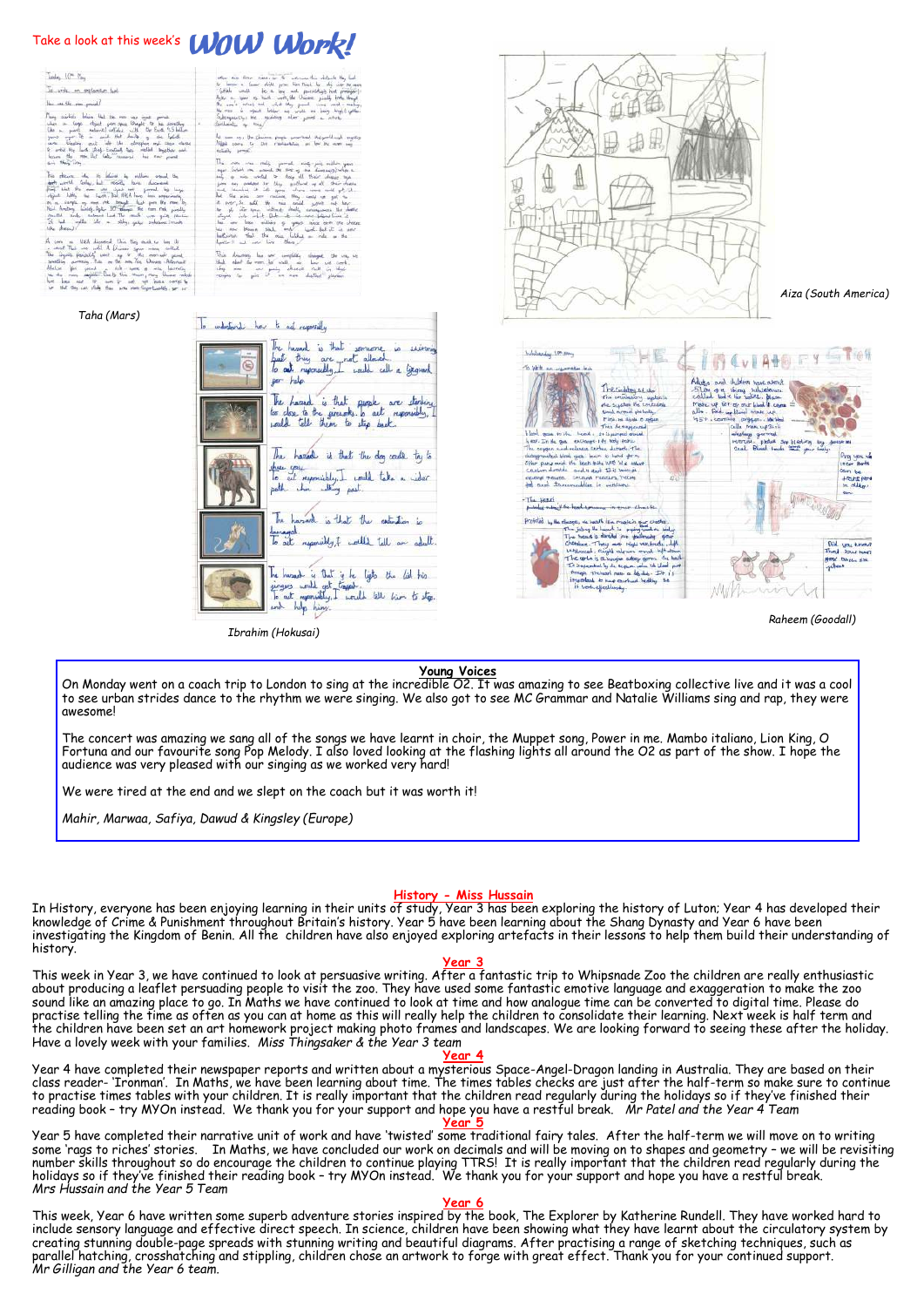CYCD are holding a free Garden Party please go along to support this amazing event.

 $EE$ 

JUBILE

To book a stall contact CYCD

**PANTHUM** 



# **GARDEN PARTY AT CYCD 4TH JUNE 2022 - 11AM TO 6PM**

## **STALLS**

- MULTI-CULTURAL FOOD
- MULTI-CULTURAL MUSIC
- CHILDREN'S ENTERTAINMENT
- FUN ACTIVITIES FOR ALL AGES

**FREE** 

Entry

- PLATINUM EXHIBITION

CYCD, 94-106 Leagrave Road, Luton, LU4 8HZ Contact: 01582 519500